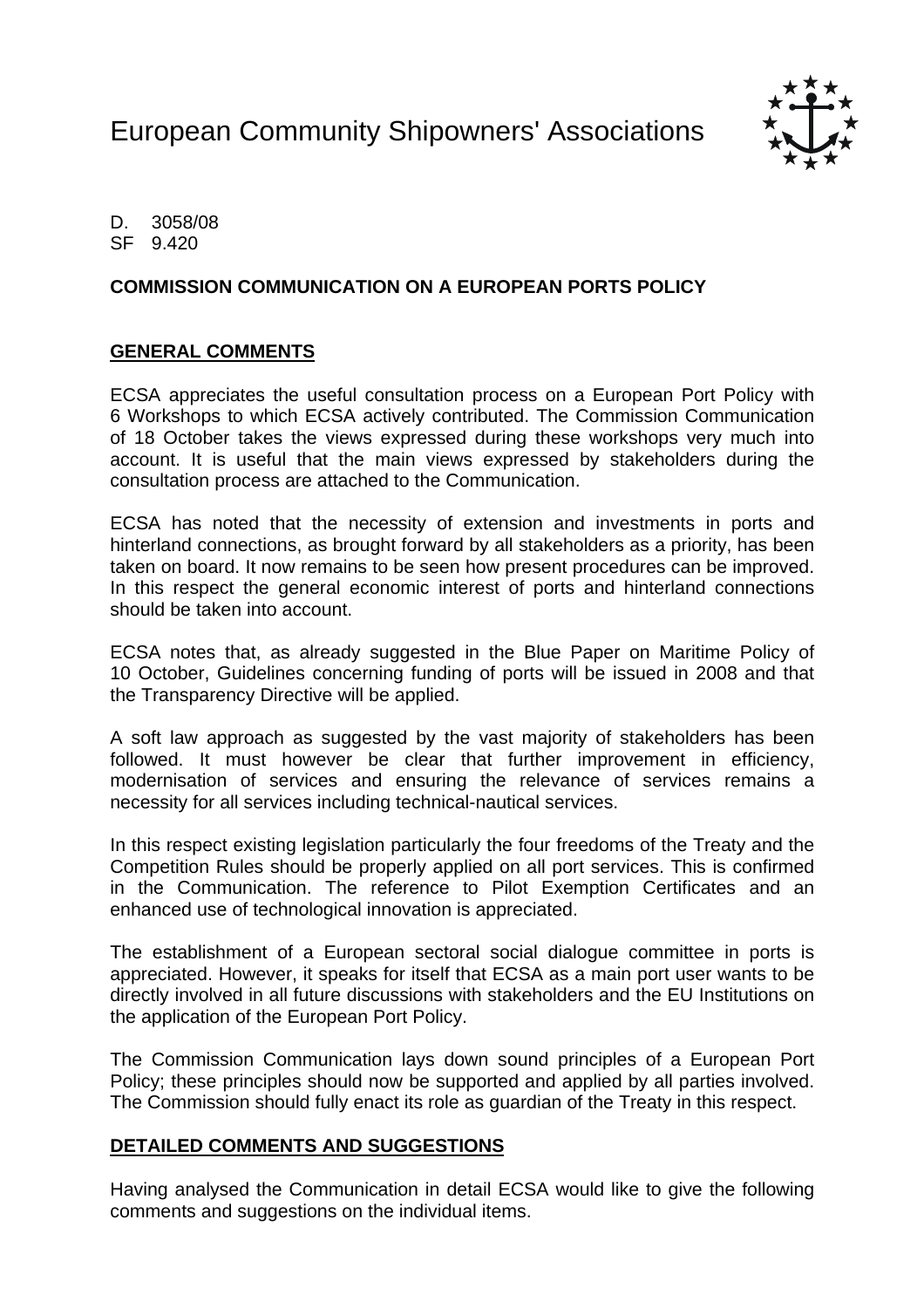# **1. Port performance and hinterland connections**

ECSA fully shares the view that efficiency and productivity rates of existing capacity of ports and hinterland connections should constantly increase.

ECSA has noted that there is no intention towards a central planning and that this is left to Member States. This approach is fully supported. At the same time it should be stressed that there is an urgent need for expansion of port capacity and hinterland connections as referred to below. In this respect it would be helpful if the Commission would drive an analysis of future traffic flows in support of further investments.

# **2. Expanding capacity while respecting the environment**

In the ECSA submission to a European Ports Policy of June 2007 the expansion of port capacity and hinterland connections was brought forward as a priority point. We wish to reiterate this point.

ECSA appreciates the intention to issue Guidelines on the application of EU environment legislation such as Habitat, Birds, and Water Framework Directives. These Guidelines should be issued soonest in consultation with the industry and should provide legal certainty. They should also take into account that often there is an element of general interest in the expansion of ports and hinterland connections. This should also be seen against the fact that 90 % of European trade is transported by sea. The important role of short sea shipping (SSS) within the policy of comodality should also be taken into account as, in many cases, the enhancement of port-hinterland connections is a prerequisite for SSS to play a growing role in the development of a more sustainable European transport system.

More appropriate waste reception facilities as well as an appropriate implementation of the Directive are necessary. In this respect the ongoing work of EMSA is fully supported.

Improving air emissions is an issue that is high on the agenda within the industry as well as with international institutions. It is evident that such issues have to be dealt with on a global basis (IMO). Shore electricity is an option on which there are still a lot of questions. As stated by Commissioner Kovàcs before the European Parliament in July 2007 the use of shore electricity is questionable since it will result in more emissions on the land when producing the electricity required.

# **3. Modernisation**

Key point is that unnecessary bureaucracy should be abolished. In this respect the initiative of creating a European maritime transport space without barriers doing away with such bureaucracy, especially for SSS trades, is appreciated. ECSA has made detailed suggestions in this respect in responding to the Commission's consultation questionnaires.

The introduction of more e-technology is certainly supported; however, as mentioned above the key point remains the reduction of bureaucracy.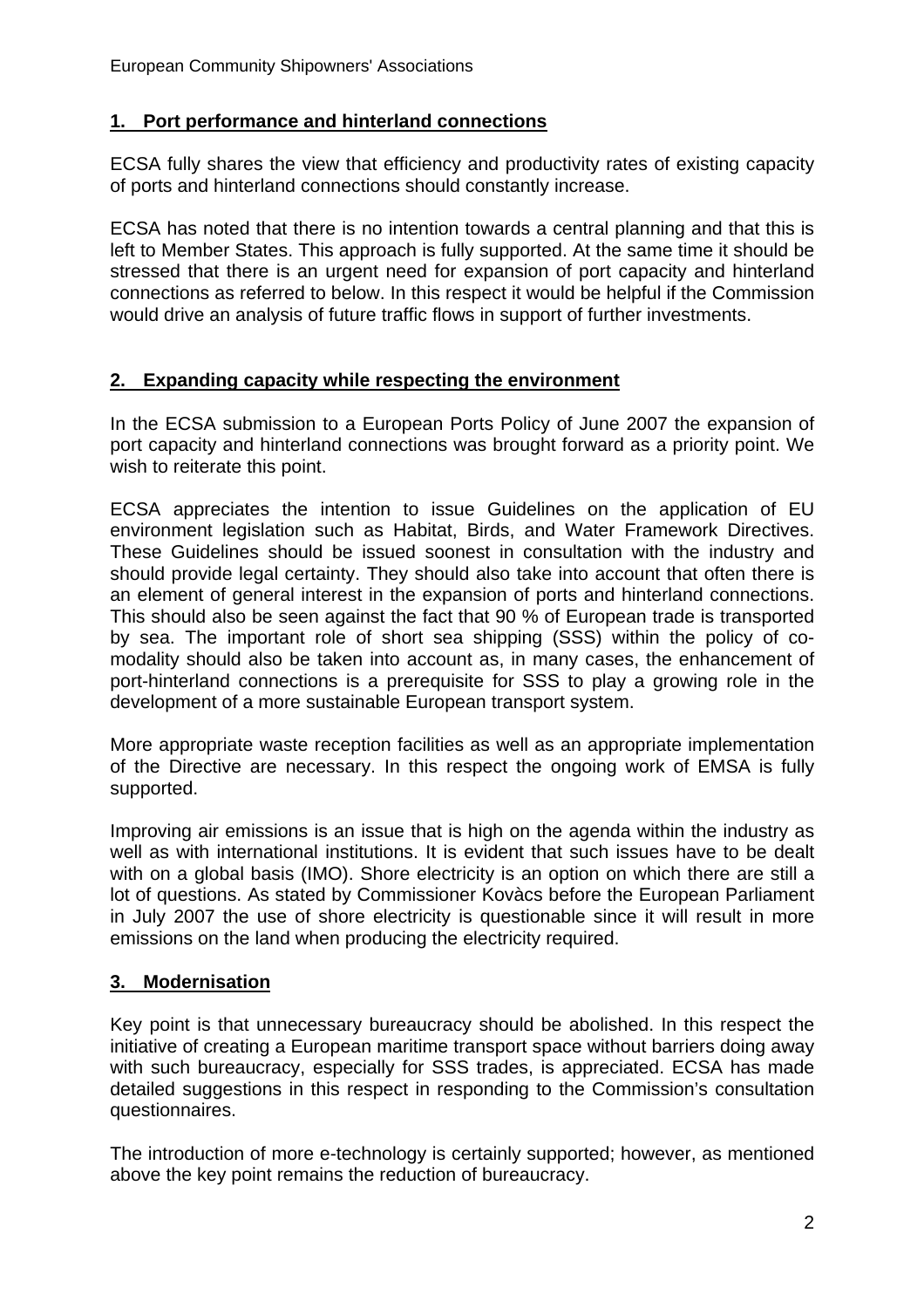ECSA has also responded to the Commission consultation process on KPIs. Main message is that a pragmatic approach with added value and without creating extra bureaucracy is essential. It is also important to realise that eventually the market itself decides on quality.

### **4. A level playing field – clarity for investors, operators and users**

### *The role of port authorities*

ECSA has noted that the Commission does not intend to intervene towards harmonising the role of port authorities but leaves this to National Authorities and the market. This is in line with the views expressed by stakeholders during the consultation process and is supported by ECSA.

#### *Public financing – Transparency*

ECSA refers to the views expressed in its submission of June 2007 and appreciates that the Commission will issue Guidelines in due course.

### *Port Concessions*

If there is a limitation on service providers a normal system of tenders/concessions should apply. In most ports tendering/concession systems already exist. These should be fair, transparent and relevant. Indeed tendering procedures should have a positive effect on the efficiency and costs on the port and the port users. The whole process of tendering should ensure that only the most efficient service providers with highly competitive price structures are successful.

Where there is no limitation to the number of service providers, there is no need to limit in time authorizations and/or concessions or to introduce unnecessary bureaucracy.

Concession periods should be set in such a way that they attract investments and also encourage competition. Extension of concessions in case of new investments during the concession period should also be considered to allow for a reasonable return on these investments. In this respect reference can be made to a suggestion brought forward in previous discussions allowing a possible extension of an existing concession for a period of 10 years once during the last 10 years of the validity of the concession, if significant investments in immovable assets have been made.

#### *Technical – nautical services*

As stated in the different Workshops towage is a normal commercial service. ECSA is therefore surprised that the Commission considers it as a service of general economic interest and fears that this treatment could be used in some cases to introduce unnecessary restrictions to the freedom to provide services. There is of course as for many services a safety element involved, but any safety element should be based on a contestable safety risk assessment.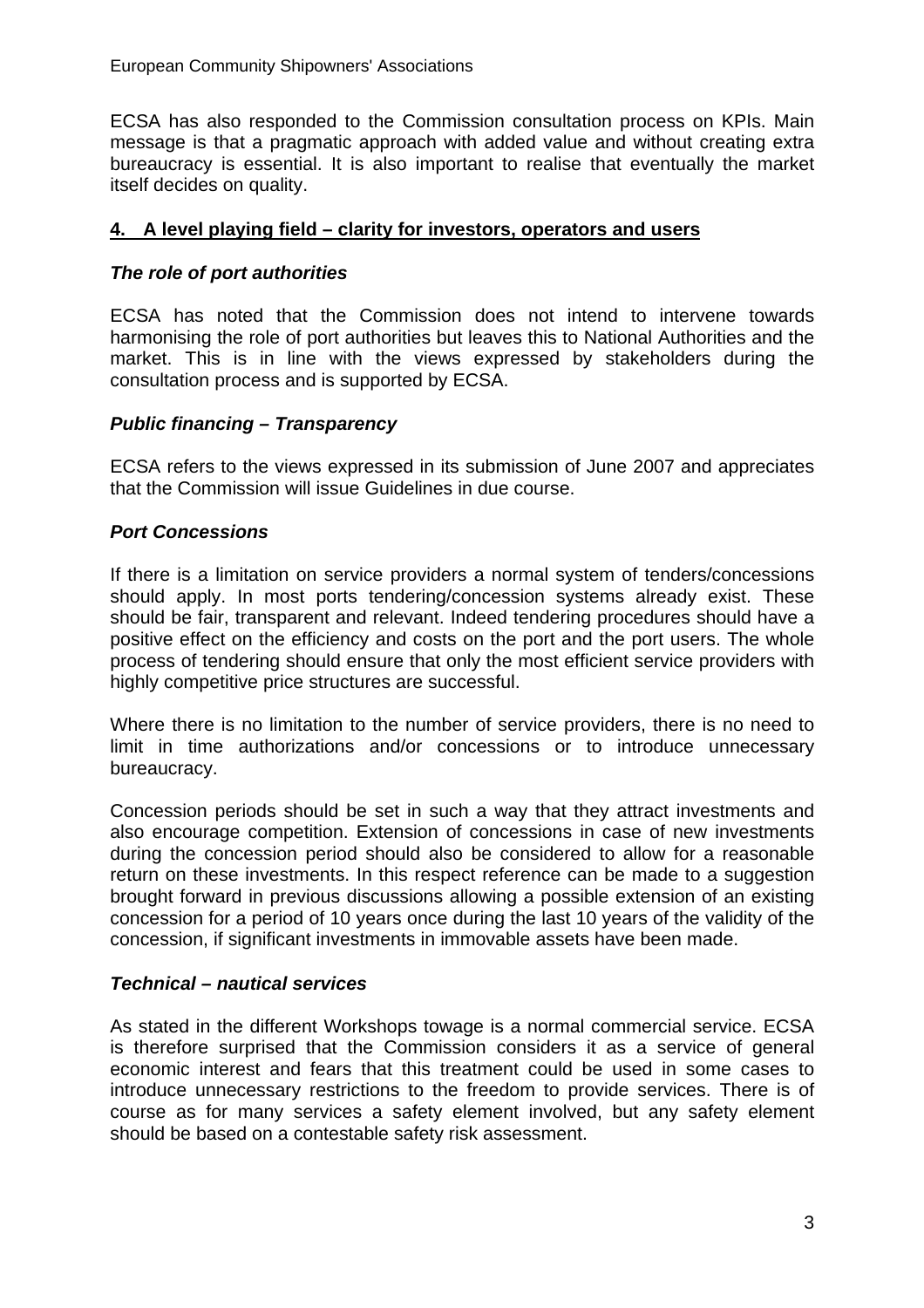Nevertheless, it is confirmed in the Commission Communication that the Treaty Rules on competition and internal market (the freedoms) apply. This is valid for all technical – nautical services including Pilotage.

The Commission rightly refers to technical innovation such as remote pilotage to be developed as a valuable option for the future and to the use of Pilotage Exemption Certificates (PECs) for frequent users. Restrictive measures on PECS's such as irrelevant language requirements should be abolished. In this respect it should be recognised that English is the bridge and the bridge/shore language.

# *Cargo handling*

ECSA supports the Commission's view that the Treaty Rules on internal market (freedoms) fully apply to cargo handling including labour pools. We understand that in a number of ports discussions are taking place to adapt existing regimes accordingly. This process should be encouraged.

# *Ports Dues*

More clarity on the different items that compose port dues, as well as more transparency on their relation with the relevant costs would be helpful. However, taking into account the divergence between different ports, harmonisation of port dues would have no added value.

As mentioned in the ECSA submission of June 2007 port tariffs and port service charges should be transparent and relevant. Shipowners should be charged only for those services that they actually use, the charge for a service should be based on the cost of providing it, and a port should be capable of demonstrating that this is so. Market forces should achieve this, given a competitive environment – and the setting of tariffs should therefore be treated as a commercial issue and left to individual ports.

An overall EU structure of port tariffs would be unworkable and create an unnecessary bureaucracy. State aid guidelines coupled to transparency would make an EU framework on tariffs superfluous. Problems with tariffs based on GT for ships built with high sides (ferries/roros/open top container vessels) should be solved on a commercial basis by promoting best practice.

# *Competition with third countries*

ECSA agrees that cooperation with neighbouring countries should be encouraged. Bilateral discussions/agreements with the countries concerned would be the right vehicle to do so.

# **5. Establishing a structured dialogue between ports and cities**

Improving the public perception of maritime transport and ports is fully supported. The organisation of a maritime day or week can be helpful in this respect. The general public should be made aware of the indispensable role of maritime services and ports for European and global trades and for their daily life.